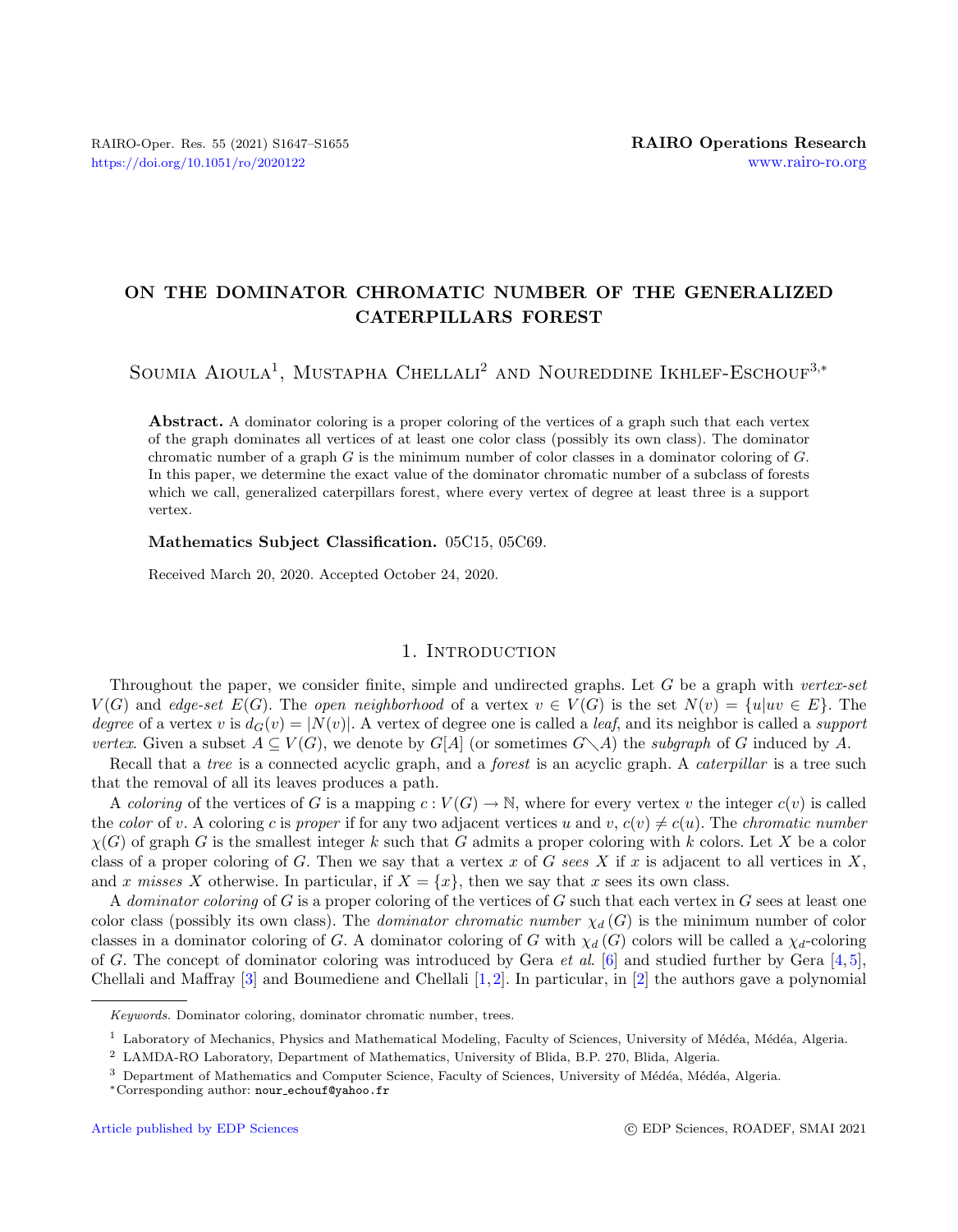#### S1648 S. AIOULA ET AL.

time algorithm computing the dominator chromatic number for every nontrivial tree. It is worth noting that the decision problem corresponding to the dominator coloring is NP-complete for arbitrary graphs [\[6\]](#page-8-0). Therefore, it is natural to look for graph classes where the value of the dominator chromatic number is given either exactly or can be computed in polynomial time.

Given a  $\chi_d$ -coloring c of G, we denote by  $\Omega_c$  the set of color classes of c containing a single vertex, and let  $\Pi_c$  be the set of the remaining color classes of c. Let us also define the following sets.

- Let  $\Pi_c^1$  be the subset of color classes that are missed, that is  $\Pi_c^1 = \{X \in \Pi_c | \text{ no vertex of } G \text{ sees } X\}$ , and let  $\Pi_c^2 = \Pi_c \diagdown \Pi_c^1$ .
- $-$  For  $i \in \{1,2\}$ , let  $B_c^i$  be the set of all vertices belonging to color classes in  $\Pi_c^i$ , and let  $A_c = V(G) \setminus (B_c^1 \cup B_c^2)$ .

Clearly  $A_c, B_c^1, B_c^2$  are disjoint sets and  $V(G) = A_c \cup B_c^1 \cup B_c^2$ . Also,  $|A_c| = |\Omega_c|$  and  $|B_c^1 \cup B_c^2| \ge 2 |\Pi_c|$ .

It has been shown in [\[1\]](#page-8-4) that for every  $\chi_d$ -coloring c of a nontrivial tree either each support vertex belongs to  $A_c$  or its unique leaf neighbor belongs to  $A_c$ . Moreover, they proved the following.

<span id="page-1-0"></span>**Proposition 1.1** ([\[1\]](#page-8-4)). Every tree of order at least three admits a  $\chi_d$ -coloring c such that each support vertex belongs to  $A_c$  and all leaves of G have the same color.

In this paper, we are interested in determining the exact value of the dominator chromatic number for a more general class of caterpillars which we call generalized caterpillars. A *generalized caterpillar* is a tree such that each vertex of degree at least three is a support vertex. A generalized caterpillars forest is a forest such that each component is a generalized caterpillar. A stalk in a generalized caterpillar forest  $G$  is a path whose endvertices are support vertices in G and whose inner vertices are not. Clearly, each stalk (if any) has order at least two. Also, if G is a generalized caterpillar forest without stalks, then each component of G is a star or a single vertex.

It is worth mentioning that every tree  $T$  of order at least three is a subtree of a generalized caterpillar. Indeed, it is enough to add for any vertex of degree at least 3 that is not a support vertex a new vertex attached to it. Clearly, in this way the supertree obtained, which will denoted by  $G_T$ , is a generalized caterpillar. In this context, if T is a tree of order  $n \geq 3$ , then  $I_T$  will denote the set of vertices of degree at least three that are not support vertices. Obviously, if T is a tree with  $I_T = \emptyset$ , then  $G_T = T$ . Our next observation gives a relationship between  $\chi_d(T)$  and  $\chi_d(G_T)$  for every nontrivial tree T.

<span id="page-1-1"></span>**Observation 1.2.** If T is a nontrivial tree, then  $\chi_d(G_T) - |I_T| \leq \chi_d(T) \leq \chi_d(G_T)$ .

*Proof.* Clearly, if T has order two or  $I_T$  is empty, then  $G_T = T$  and the result is valid. Hence we can assume that T has order at least three and  $I_T \neq \emptyset$ . The upper bound follows from the fact that the restriction of any  $\chi_d$ -coloring of  $G_T$  to T is a dominator coloring of T. Now to prove the lower bound, consider a  $\chi_d$ -coloring c of T satisfying Proposition [1.1.](#page-1-0) Let  $M = I_T \setminus A_c$  and  $\pi$  be a coloring of  $G_T$  obtained from c as follows. Color each vertex of M with a new, different color; and color the new vertices in  $G_T$  with the color used by the leaves in T. The remaining vertices of  $G_T$  keep their colors already given by coloring c. It is easy to see that  $\pi$  is a dominator coloring of  $G_T$  with  $\chi_d(T) + |M|$  colors, and thus  $\chi_d(G_T) \leq \chi_d(T) + |M| \leq \chi_d(T) + |I_T|$ .

The sharpness of the bounds in Observation [1.2](#page-1-1) is given by the following result.

**Observation 1.3.** For every integer  $j \geq 0$ , there exists a tree  $T_j$  such that  $|I_{T_j}| = j$  and  $\chi_d(G_{T_j}) = \chi_d(T_j) + |I_{T_j}|$ .

*Proof.* Clearly, if  $j = 0$ , then for any caterpillar T we have  $G_T = T$  and thus  $\chi_d(G_T) = \chi_d(T)$ . Hence let  $j \geq 1$ be an integer. Let  $H_i$  be a tree obtained from a star  $K_{1,3}$  centered at  $u_i$  by subdividing each edge exactly once, and let  $v_i$  be a support vertex of  $H_i$ . Let  $T_j$  be a tree obtained from  $H_1, H_2, \ldots, H_j$  by adding  $j-1$  edges connecting  $v_i$ 's so that they induce a path  $P_j$ . For example, the tree  $T_3$  is illustrated in Figure [1.](#page-2-0) A tree  $T_3$  and its corresponding generalized caterpillar  $G_{T3}$ . Note that  $T_j$  has 3j support vertices, and since the remaining vertices of  $T_j$  that are independent, we deduce from Proposition [1.1](#page-1-0) that  $\chi_d(T_j) = 3j + 1$ . Moreover, the generalized caterpillar  $G_{T_j}$  constructed from  $T_j$  by adding for each  $u_i$  a new vertex attached to it by an edge contains 4j support vertices. One can easily see that  $\chi_d(G_{T_j}) = 4j + 1 = \chi_d(T_j) + j$ .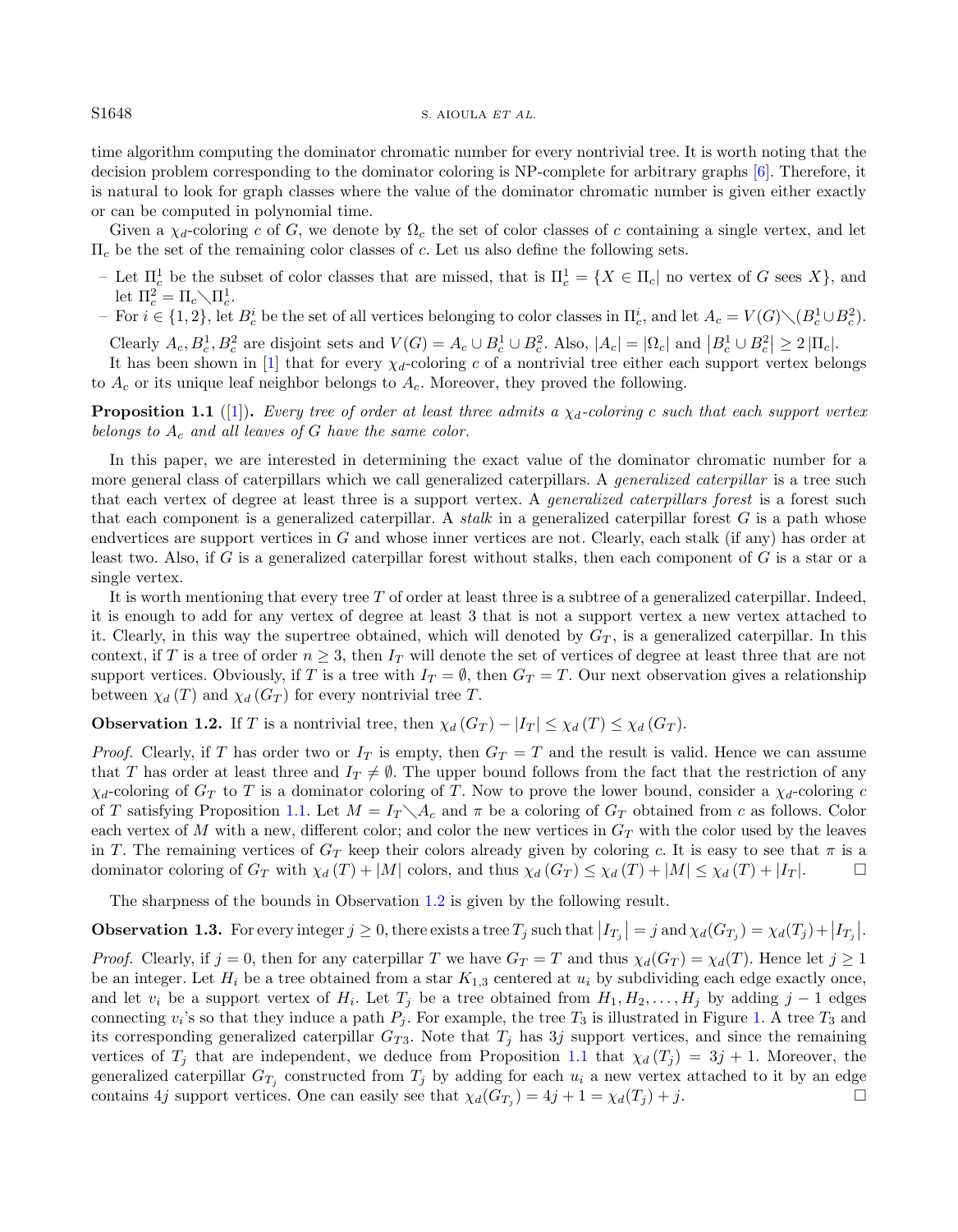<span id="page-2-0"></span>

FIGURE 1. A tree  $T_3$  and its corresponding generalized caterpillar  $G_{T_3}$ 

By using a similar proof to that presented in  $[1]$ , we can see that a generalized caterpillar forest G admits a  $\chi_d$ -coloring c such that each support vertex belongs to  $A_c$  and all leaves of G have the same color. Hence we have the following.

### <span id="page-2-1"></span>Corollary 1.4. Proposition [1.1](#page-1-0) is still valid for generalized caterpillar forest.

<span id="page-2-2"></span>**Observation 1.5.** Let G be a generalized caterpillar forest with  $p \ge 0$  single vertices and  $q \ge 0$  nontrivial stars, and let  $H$  be the subgraph of  $G$  containing all components that are neither single vertices nor stars. Then  $\chi_d(G) = p + q + \chi_d(H) + i$ , where  $i = 1$  if  $q \ge 1$  and  $V(H)$  is empty, and  $i = 0$  otherwise.

*Proof.* If G contains no edge, then clearly  $\chi_d(G) = p$ . Hence assume that G contains at least one edge. If  $V(H)$ is empty, then it is easy to show that  $\chi_d(G) = p + q + 1$ .

From now on, we can assume that  $V(H)$  is non-empty. Let  $G_1, G_2, \ldots, G_r$  be the components of  $G - H$ (if any). Clearly  $\chi_d(H) \geq 2$ , and  $\chi_d(G_i) \leq 2$  since  $G_i$  is a single vertex or a nontrivial star. This means that  $\chi_d(H) \geq \chi_d(G_i)$  for every i. Moreover, each component in  $G-H$  needs at least one new color, since a vertex in such component must see an entire color class. Hence  $\chi_d(G) \geq p + q + \chi_d(H)$ .

The equality follows by exhibiting a dominator coloring of G with  $p + q + \chi_d(H)$  colors. According to Corollary [1.4,](#page-2-1) H admits a  $\chi_d$ -coloring c such that all leaves have the same color, say 1. Let  $\pi$  be a coloring of G defined as follows. For every  $x \in V(H)$ , let  $\pi(x) = c(x)$ , and for each leaf v in  $G - H$ , let  $\pi(v) = 1$ , unless  $v$  belongs to a component of order 2, in which case  $v$  is one of the two leaves. Color the remaining vertices of G differently using  $(p+q)$  new colors. Clearly,  $\pi$  is a dominator coloring using  $p+q+\chi_d(H)$  colors, and thus  $\chi_d(G) \leq p + q + \chi_d(H).$ 

According to Observation [1.5,](#page-2-2) we can assume in the remainder of this paper that each component of a generalized caterpillar forest is nontrivial and different from a star. Our aim is to prove the following result.

<span id="page-2-3"></span>**Theorem 1.6.** Let G be a generalized caterpillar forest with s support vertices and p connected components, each is nontrivial and different from a star. Let  $n_i \geq 2$  be the order of the i<sup>th</sup> stalk of G. Then

$$
\chi_d(G) = \alpha + s + \sum_{i=1}^{s-p} \left\lfloor \frac{n_i - 2}{3} \right\rfloor,
$$

where  $\alpha = \begin{cases} 1 & \text{if each } n_i \in \{2, 3, 5\}, \\ 2 & \text{otherwise.} \end{cases}$ 2 otherwise.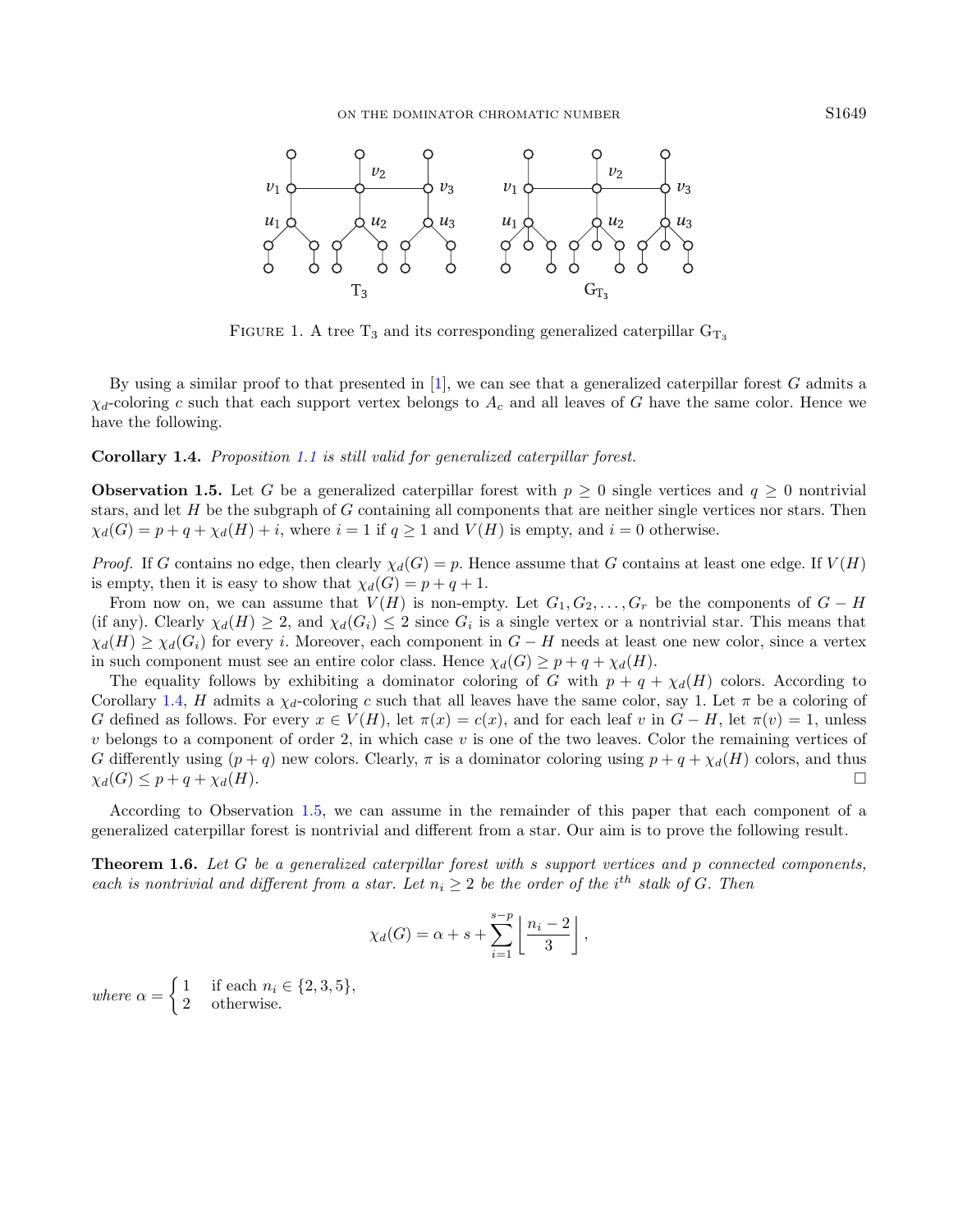S1650 S. AIOULA ET AL.

## <span id="page-3-0"></span>2. Proof of Theorem [1.6](#page-2-3)

The proof of Theorem [1.6](#page-2-3) is based on the following preliminary results.

**Observation 2.1.** Let G be a generalized caterpillar forest such that each component is nontrivial and different from a star. Then G admits a  $\chi_d$ -coloring c such that the following properties hold.

- (i) All leaves of G are in  $B_c^1$  and hence every vertex in  $A_c \cup B_c^2$  has degree at least two.
- (ii) Every vertex in  $B_c^1$  has degree at most two.
- (iii) Every vertex in  $B_c^2$  has degree exactly two.

*Proof.* Let c be a  $\chi_d$ -coloring satisfying Corollary [1.4.](#page-2-1)

- (i) Let X be the color class containing all leaves of G. Since G has at least one stalk, each vertex in G misses X, and the first part of item (i) follows. The second part of item (i) is obvious.
- (ii) If  $B_c^1$  has a vertex of degree at least three, then such a vertex would be a support vertex, contradicting the choice of c.
- (iii) Using the fact that every vertex of degree at least three is a support vertex, the desired result follows from item (i).

 $\Box$ 

<span id="page-3-1"></span>**Lemma 2.2.** Let c be a  $\chi_d$ -coloring of a graph G and let  $\mu_c = \left| \Pi_c^1 \right|$ . Then

- (i)  $\mu_c \leq \chi(G)$ . In particular, if G is bipartite, then  $\mu_c \in \{0, 1, 2\}$ .
- (ii) Moreover, if G is a generalized caterpillar forest such that each component is nontrivial and different from a star, then  $\mu_c \in \{1, 2\}$ .
- *Proof.* (i) Suppose to the contrary that  $\mu_c \ge \chi(G) + 1$ , that is, at least  $\chi(G) + 1$  colors appear in  $B_c^1$ . Without loss of generality, we may assume that vertices in  $B_c^1$  use colors  $1, 2, \ldots, \mu_c$ . Since no color can appear in both  $B_c^1$  and  $V(G)\setminus B_c^1$ , vertices in  $V(G)\setminus B_c^1$  must use the remaining colors, that is, colors  $\mu_c+1,\ldots,\chi_d(G)$ . Define a new coloring  $\pi$  of G as follows. Recolor properly all vertices of  $B_c^1$  with  $\chi(G[B_c^1])$  colors among  $\{1, 2, \ldots, \mu_c\}$  (this is possible since  $\chi(G[B_c^1]) \leq \chi(G) \leq \mu_c - 1$ ), while vertices of  $V(G) \setminus B_c^1$  keep their colors already given by c. Clearly  $\pi$  is a dominator coloring of G with  $\chi_d(G) - \mu_c + \chi(G[B_c^1]) < \chi_d(G)$  colors, a contradiction. The second part of item (i) follows from the fact that  $\chi(G) \leq 2$  for bipartite graphs.
- (ii) Note first that  $\mu_c \neq 0$ , since  $B_c^1$  is nonempty (by Observation [2.1\(](#page-3-0)i)). This together with Lemma [2.2\(](#page-3-1)i) yield the desired result.

<span id="page-3-3"></span><span id="page-3-2"></span> $\Box$ 

<span id="page-3-4"></span>Lemma 2.3. Let G be a generalized caterpillar forest such that each component is nontrivial and different from a star. Then G admits a  $\chi_d$ -coloring  $\pi$  such that  $\Pi^2_{\pi}$  is empty and Corollary [1.4](#page-2-1) is fulfilled for  $\pi$ .

*Proof.* Among all  $\chi_d$ -colorings of G fulfilling Corollary [1.4,](#page-2-1) let c be chosen so that

- $(C1)$   $|\Omega_c|$  is maximized.
- (C2) Subject to (C1),  $\left| \Pi_c^1 \right|$  is maximized.

Put  $k = \chi_d(G)$  and  $\mu_c = |\Pi_c^1|$ . Let  $X_1, X_2, \ldots, X_k$  be the color classes of c in which vertices in  $X_i$  get color is for  $i \in \{1,\ldots,k\}$ . Assume to the contrary that  $\Pi_c^2$  is nonempty. Pick t from  $\{1,\ldots,k\}$  such that  $X_t \in \Pi_c^2$  and let  $X_t = \{x_1, x_2, \ldots, x_p\}$ . By definition,  $p \ge 2$  and each  $x_i \in B_c^2$ . Also, by Observation [2.1\(](#page-3-0)iii), we have

$$
d_G(x_i) = 2 \text{ for every } i \in \{1, \dots, p\}. \tag{2.1}
$$

Let us denote by  $W(X_t)$  the set of vertices of G that see  $X_t$ . Then, since G is acyclic, we have

$$
|W(X_t)| = 1.\t\t(2.2)
$$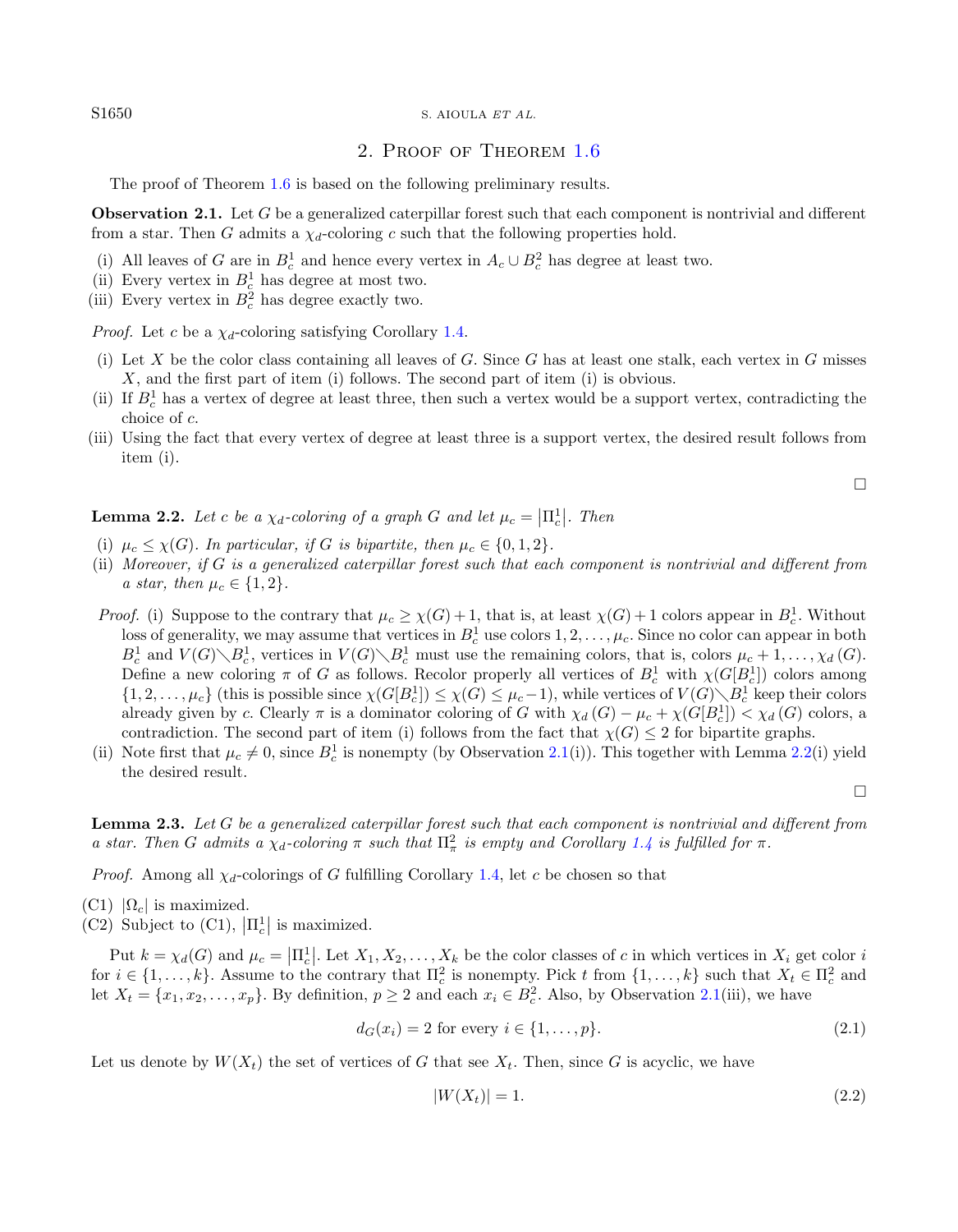Thus, let  $W(X_t) = \{w_t\}$ . Clearly,

<span id="page-4-0"></span>
$$
d_G(w_t) \ge p \ge 2. \tag{2.3}
$$

In view of  $(2.1)$ , let  $N_G(x_i) = \{w_t, y_i\}$  for  $i \in \{1, \ldots, p\}$  and put  $Y_t = \{y_1, y_2, \ldots, y_p\}$ . Obviously  $N_G(X_t) = Y_t \cup \{w_t\}$ . Observe that, since G is acyclic,  $N_G[X_t]$  induces a subdivided star of order  $2p + 1$ centered at  $w_t$ .

Recall that Lemma [2.2\(](#page-3-1)ii) shows that  $\mu_c \in \{1, 2\}$ . Without loss of generality, we can assume that  $\Pi_c^1 = \{X_1\}$ when  $\mu_c = 1$  and  $\Pi_c^1 = \{X_1, X_2\}$  when  $\mu_c = 2$ . In this case, we have  $t \ge \mu_c + 1$  (since  $X_t \in \Pi_c^2$ ). Let  $\pi$  be a  $\chi_d$ -coloring of G obtained from c and defined according to the following cases.

## Case 1.  $w_t \in B_c^1 \cup B_c^2$ .

Items (ii) and (iii) of Observation [2.1](#page-3-0) together with  $(2.3)$  yield  $d_G(w_t) = 2$ . Then  $p = 2$  and  $N_G(X_t) = \{w_t, y_1, y_2\}.$  Thus  $N_G(X_t)$  induces a path  $P_5 : y_1 - x_1 - w_t - x_2 - y_2.$  Next, we will show that  $y_1$ and  $y_2$  either are both in  $A_c$  or one of them is in  $A_c$  and the other one is in  $B_c^2$  having a neighbor in  $A_c$ . In each case, we will recolor some vertices of G and increase the number of color classes of  $\Omega_c$  or  $\Pi_c^1$ . To this end, consider the following situations whether  $w_t$  is in  $B_c^1$  or  $B_c^2$ .

**Subcase 1.**  $w_t \in B_c^1$ . Note that since  $d_G(x_1) = d_G(x_2) = 2$ , neither  $x_1$  nor  $x_2$  can see a color class of  $\Pi_c^2$ , for otherwise, one of them will be of degree at least 3, which contradicts  $(2.1)$ . Therefore, both  $y_1$  and  $y_2$  must be in  $A_c$ , for otherwise, one of  $x_1$  and  $x_2$  misses all color classes of c, which contradicts the definition of c. Define  $\pi$  as follows: assign color 1 to  $x_1$  and  $x_2$ , and assign color t to  $w_t$ . The remaining vertices of G keep their colors (given by c). It is easy to see that  $\pi$  is a  $\chi_d$ -coloring of G fulfilling Corollary [1.4](#page-2-1) such  $\Omega_{\pi} = \Omega_c \cup \{w_t\}$  (that is,  $\Omega_{\pi}$  contains more color classes than  $\Omega_c$ , which contradicts the choice of c.

**Subcase 2.**  $w_t \in B_c^2$ . Let  $X_s = \{x'_1, x'_2, \ldots, x'_q\}$  be the color class containing  $w_t = x'_1$ . Clearly  $t \neq s \geq \mu_c + 1$ . Since  $X_s \in \Pi_c^2$ , [\(2.2\)](#page-3-3) says that  $W(X_s) = \{w_s\}$ . If  $w_s \notin \{x_1, x_2\}$ , then  $d_G(w_t) \geq 3$ , contradicting the fact that  $d_G(w_t) = 2$ . Hence,  $w_s \in \{x_1, x_2\}$ , say  $w_s = x_1$ . Since  $w_s$  and  $X_s$  play the same role as  $w_t$  and  $X_t$ , respectively, we conclude that  $q = 2$ , and each vertex in  $X_t \cup X_s$  has degree 2. Thus  $x'_2 = y_1$  and  $X_s = \{w_t, y_1\}$ . Also, since  $d_G(y_1) = 2$ , there is a vertex  $z_1 \neq x_1$  such that  $y_1z_1 \in E(G)$ . Hence  $N_G(X_t \cup X_s)$  induces a path  $P_6: z_1-y_1-x_1-w_t-x_2-y_2$ . Using the same argument as in Subcase 1, we can see that  $y_2, z_1 \in A_c$ . Now assigning color 1 to  $x_2$  and  $y_1$  and keep the colors already given to the remaining vertices (under c) provides a  $\chi_d$ -coloring  $\pi$  of G fulfilling Corollary [1.4](#page-2-1) such that  $\Omega_{\pi} = \Omega_c \cup \{\{x_1\}, \{w_t\}\}\,$ , which contradicts again the choice of c.

### Case 2.  $w_t \in A_c$ .

Then  $c(w_t) \neq 1$ . We claim that  $Y_0 = Y_t \cap B_c^1$  is nonempty. Suppose to the contrary that  $Y_0 = \emptyset$ . Then each vertex in  $Y_t$  has color different from 1. By recoloring all vertices of  $X_t$  with color 1 (this is possible since  $t \geq \mu_c + 1$ , we would obtain a dominator coloring of G with  $\chi_d(G) - 1$ , a contradiction, which proved the claim. Now, let  $y_{i_0}$  be any vertex in  $Y_0$ . By Observation [2.1\(](#page-3-0)ii),  $y_{i_0}$  has degree at most two. If  $d_G(y_{i_0}) = 1$ , then  $y_{i_0}$  misses all color classes of c, which is impossible. So  $d_G(y_{i_0}) = 2$  and let  $N_G(y_{i_0}) = \{x_{i_0}, z_{i_0}\}$ . A similar argument as to the previous cases shows that vertex  $z_{i_0}$  is in  $A_c$ . In this case, we define  $\pi$  by interchanging colors of  $x_{i_0}$  and  $y_{i_0}$  and keeping the same colors for the remaining vertices of G. Clearly,  $\pi$  is a  $\chi_d$ -coloring of G fulfilling Corollary [1.4.](#page-2-1) In addition,  $\Omega_{\pi} = \Omega_c$ , but  $\Pi_{\pi}^1 = \Pi_c^1 \cup \{(X_t \setminus \{x_{i_0}\}) \cup \{y_{i_0}\}\}\)$ , which contradicts the choice of  $c$ .

In the rest of this paper, we denote by  $T_i$  the  $i^{th}$  stalk of order  $n_i \geq 2$  in the generalized caterpillar forest G, where  $V(T_i) = \{x_1^i, x_2^i, \ldots, x_{n_i-1}^i, x_{n_i}^i\}$  and  $x_j^i x_{j+1}^i \in E(G)$  for every  $j \in \{1, 2, \ldots, n_i - 1\}$ . We also denote by  $I_i = \{x_2^i, x_3^i, \dots, x_{n_i-1}^i\}$  (possibly empty) the set of inner vertices in  $T_i$ .

<span id="page-4-1"></span>Lemma 2.4. Let G be a generalized caterpillar forest such that each component is nontrivial and different from a star. If c is a  $\chi_d$ -coloring fulfilling the statement of Lemma [2.3,](#page-3-4) with  $\mu_c = \left| \Pi_c^1 \right|$ , then

- (i) If  $|I_i| \geq 3$ , then for every three consecutive vertices of  $I_i$ , one of them belongs to  $B_c^1$  and another to  $A_c$ .
- (ii) If  $\mu_c = 1$  and  $|I_i| \geq 2$ , then one of any two consecutive vertices of  $I_i$  belongs to  $A_c$ .
- (iii)  $x_1^i, x_{n_i}^i \in A_c$ .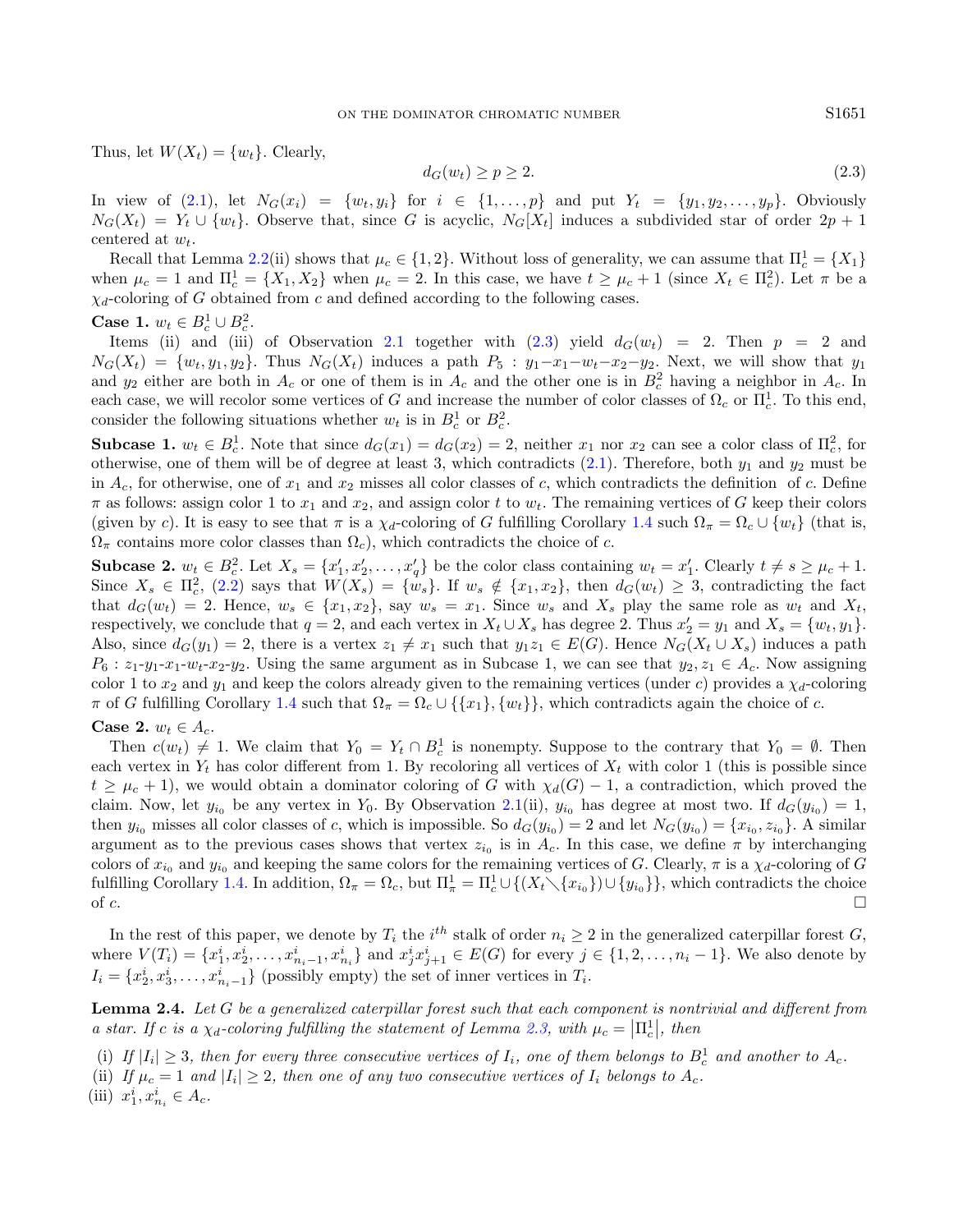S1652 S. AIOULA ET AL.

*Proof.* We first observe that by Lemma [2.3,](#page-3-4) each vertex of G is in  $B_c^1 \cup A_c$ .

- (i) Let  $|I_i| \geq 3$ , and suppose to the contrary, that for some  $j_0 \in \{2, \ldots, n_i-3\}$  all of  $x_{j_0}^i, x_{j_0+1}^i, x_{j_0+2}^i$ belong to  $A_c$ . Then, recoloring  $x_{j_0+1}^i$  with a color used by the leaves provides a dominator coloring of G with  $\chi_d(G) - 1$  colors, a contradiction. Therefore, for every  $j \in \{2, \ldots, n_i - 3\}$ , one of  $x_j^i, x_{j+1}^i, x_{j+2}^i$  belongs to  $B_c^1$ . Moreover, one of  $x_{j_0}^i, x_{j_0+1}^i, x_{j_0+2}^i$  must be in  $A_c$ , for otherwise, these three vertices will be all in  $B_c^1$  and thus  $x_{j_0+1}^i$  misses all color classes of c, which is impossible.
- (ii) Follows from the fact that each vertex of G is in  $B_c^1 \cup A_c$ .
- (iii) Follows from the definition of the stalk  $T_i$  and Corollary [1.4.](#page-2-1)

<span id="page-5-7"></span>**Lemma 2.5.** Let G be a generalized caterpillar forest with  $r \geq 1$  stalks  $T_1, \ldots, T_r$ , s support vertices and p components each is nontrivial and different from a star. Consider a  $\chi_d$ -coloring c of G satisfying Lemma [2.3](#page-3-4) and  $\mu_c$  be the number of colors of c appearing in  $G[B_c^1]$ . Then

- (i)  $\chi_d(G) = s + \mu_c + \sum_{i=1}^r \left| \frac{|V(T_i)| 2}{3} \right|$  with  $r = s p$ .
- <span id="page-5-2"></span>(ii) If  $|V(T_i)| \in \{2,3,5\}$  for each  $i \in \{1,\ldots,r\}$ , then  $\mu_c = 1$ . Otherwise, G admits a  $\chi_d$ -coloring  $\varphi$  such that  $\mu_{\varphi}=2.$

*Proof.* According to Lemma [2.3,](#page-3-4)  $\Pi_c^2$  is empty and Corollary [1.4](#page-2-1) is fulfilled for c. Hence  $\chi_d(G) = |\Pi_c^1| + |\Omega_c|$ . Also, since  $|\Pi_c^1| = \mu_c$  and  $|\Omega_c| = |A_c|$ , we get

<span id="page-5-1"></span><span id="page-5-0"></span>
$$
\chi_d(G) = \mu_c + |A_c| \,. \tag{2.4}
$$

<span id="page-5-5"></span> $\Box$ 

Let  $n_i = |V(T_i)|$  and recall that  $V(T_i) = \{x_1^i, x_2^i, \ldots, x_{n_i}^i\}$  and  $I_i = V(T_i) \setminus \{x_1^i, x_{n_i}^i\}$ . Let  $S_G$  be the set of support vertices of G and  $|S_G| = s$ . Clearly,

<span id="page-5-6"></span>
$$
A_c = S_G \cup (\cup_{i=1}^r I_i \cap A_c) \tag{2.5}
$$

and

$$
n_i = 2 + |I_i \cap B_c^1| + |I_i \cap A_c|.
$$
\n(2.6)

(i) It is easy to cheek that  $r = s - p$ . Hence, combining this together with [\(2.4\)](#page-5-0) and [\(2.5\)](#page-5-1), we obtain

$$
\chi_d(G) = \mu_c + s + \sum_{i=1}^{s-p} |I_i \cap A_c| \,. \tag{2.7}
$$

In the sequel, we shall show that

$$
|I_i \cap A_c| = \left\lfloor \frac{n_i - 2}{3} \right\rfloor \text{ for all } i. \tag{2.8}
$$

To do this, we need to prove the following three claims. Let  $\lambda_c^i$  denote the number of colors of c appearing in  $G[I_i \cap B_c^1]$ .

<span id="page-5-3"></span>**Claim 2.6.** If  $n_i = 2$ , then  $\lambda_c^i = 0$ , while if  $n_i \geq 3$ , then  $1 \leq \lambda_c^i \leq \mu_c \leq 2$ .

*Proof.* Clearly, by [\(2.6\)](#page-5-2),  $n_i \ge 2$ . If  $n_i = 2$ , then  $I_i = \emptyset$  and thus  $\lambda_c^i = 0$ . Hence, assume that  $n_i \ge 3$ . Then  $I_i \neq \emptyset$ . If  $\lambda_c^i = 0$ , then all vertices of  $I_i$  are in  $A_c$ . In this case, recoloring one of these vertices with a color used by the leaves provides a dominator coloring of G with  $\chi_d(G) - 1$  colors, a contradiction. Therefore  $\lambda_c^i \geq 1$ . Now, using the fact that  $\mu_c \in \{1, 2\}$  (by Lem. [2.2\(](#page-3-1)ii)), and the definition of  $\lambda_c^i$  we obtain  $\lambda_c^i \leq \mu_c \leq 2$ . This achieves the proof of Claim [2.6.](#page-5-3)  $\Box$ 

<span id="page-5-4"></span>In what follows, we can assume, without loss of generality, that vertices in  $B_c^1$  use either colors 1 and 2 when  $\mu_c = 2$  or only color 1 when  $\mu_c = 1$ . We will additionally assume that all leaves are colored with color 1.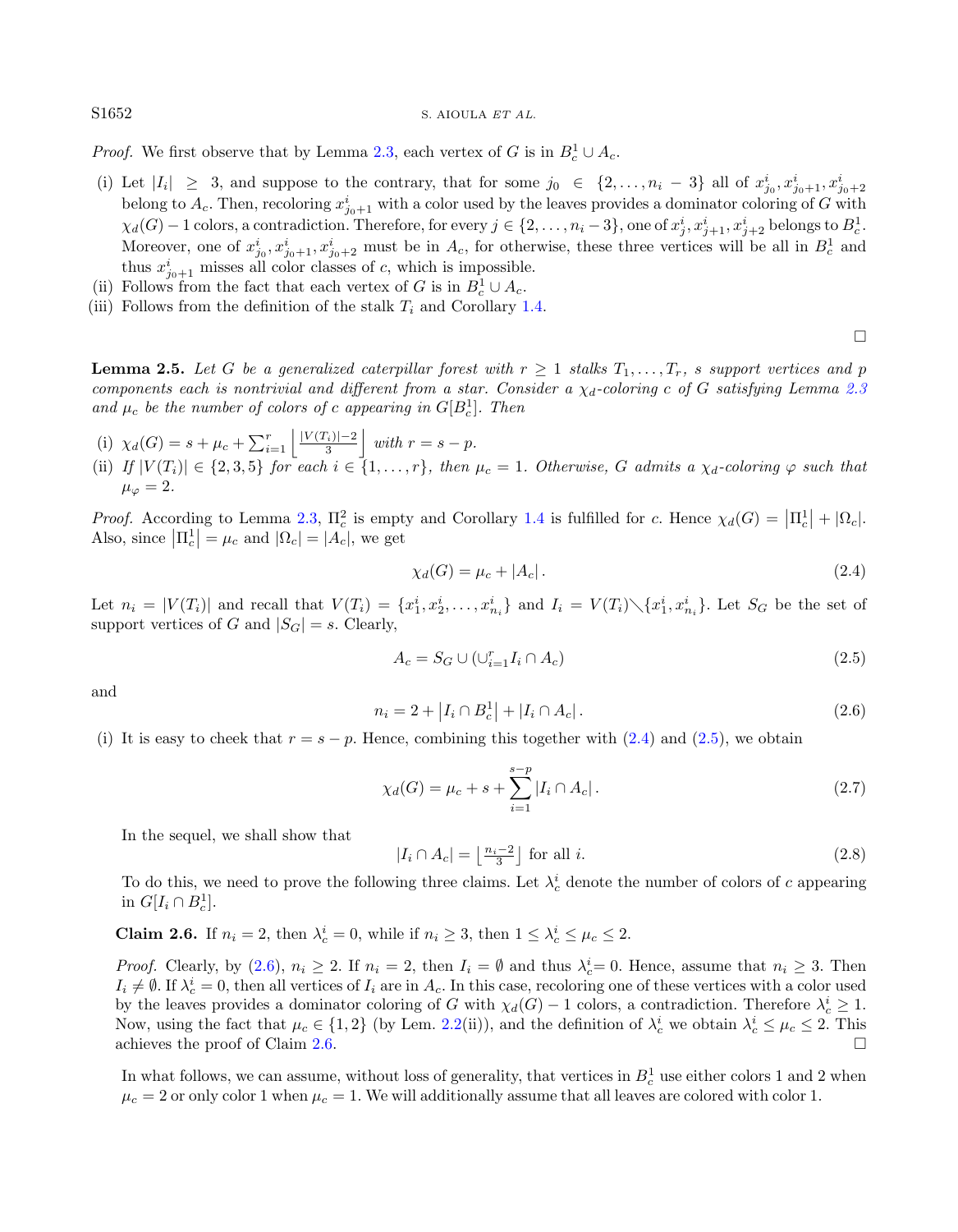**Claim 2.7.** If  $\mu_c = 2$ , then for all  $i \in \{1, 2, ..., r\}$  either  $n_i \in \{2, 3, 5\}$  or  $\lambda_c^i = 2$ .

*Proof.* Suppose, to the contrary, that there is an integer  $i_0 \in \{1, 2, ..., r\}$  such that  $n_{i_0} \notin \{2, 3, 5\}$  and  $\lambda_c^{i_0} \neq 2$ . By Claim [2.6,](#page-5-3)  $\lambda_c^{i_0} = 1$ . Let  $I_{i_0} = \{x_2^{i_0}, x_3^{i_0}, \ldots, x_{n_{i_0}-1}^{i_0}\}$ , and observe that every vertex of  $I_{i_0}$  not colored with 1 uses a color belonging to  $A_c$  (because of  $\lambda_c^{i_0} = 1$ ), and thus

<span id="page-6-1"></span>
$$
|I_{i_0} \cap A_c| = \left\lfloor \frac{n_{i_0} - 2}{2} \right\rfloor.
$$
 (2.9)

Since  $\mu_c = 2$ , we can define a dominator coloring  $\varphi$  of G obtained from c as follows. For each  $x \notin I_{i_0}$ ,  $\varphi(x) = c(x)$ ; for each  $i \equiv 2 \pmod{3}$ , let  $\varphi(x_i^{i_0}) = 1$ ; for each  $i \equiv 0 \pmod{3}$ , let  $\varphi(x_i^{i_0}) = 2$ ; for the remaining vertices of  $I_{i_0}$ , we color them differently among colors used by  $I_{i_0} \cap A_c$ . Clearly now under  $\varphi$ , each vertex of  $I_{i_0}$  not colored with 1 or 2 uses a color belonging to  $A_{\varphi}$ , and thus

$$
|I_{i_0} \cap A_{\varphi}| = \left\lfloor \frac{n_{i_0} - 2}{3} \right\rfloor. \tag{2.10}
$$

<span id="page-6-3"></span><span id="page-6-2"></span>Now, since  $|I_{i_0} \cap A_{\varphi}| < |I_{i_0} \cap A_c|$ ,  $\varphi$  is a dominator coloring of G using less colors than c, which leads to a contradiction. This achieves the proof of Claim [2.7.](#page-5-4)

<span id="page-6-4"></span>Claim 2.8. If  $n_{i_0} \notin \{2,3,5\}$  for some  $i_0 \in \{1,2,\ldots,r\}$ , then G admits a  $\chi_d$ -coloring with  $\mu = 2$ .

*Proof.* If  $\mu_c = 2$ , we are done. Hence assume that  $\mu_c = 1$  and thus, by Claim [2.6,](#page-5-3)  $\lambda_c^{i_0} = 1$ . First, assume that  $n_i = 4$  for each i. Define a new dominator coloring  $\pi$  as follows: color each support vertex with a new color starting from 3, and color all its neighbors by colors 1 or 2 so that both colors appear in each stalk. Clearly,  $|\pi| = |c|$  and  $\mu_{\pi} = 2$ . For the next, we can assume that  $n_i \geq 6$  for at least some *i*. Without loss of generality, we can assume that color 2 appears in  $I_{i_0} \cap A_c$ . Let  $\varphi$  be the dominator coloring of G defined as in Claim [2.7](#page-5-4) with  $|\varphi|$  colors. A similar argument as in Claim [2.6](#page-5-3) shows that [\(2.9\)](#page-6-0) and [\(2.10\)](#page-6-1) remain valid. In addition, we have

$$
\mu_{\varphi} = \mu_c + 1 \text{ and } |I_i \cap A_{\varphi}| = |I_i \cap A_c| \text{ for all } i \neq i_0
$$
\n(2.11)

and

$$
|\varphi| = \mu_{\varphi} + s + |I_{i_0} \cap A_{\varphi}| + \sum_{i=1 (i \neq i_0)}^{s-p} |I_i \cap A_{\varphi}|.
$$
 (2.12)

By replacing the expressions of  $(2.11)$  together with  $(2.10)$  and  $(2.9)$  in  $(2.12)$ , we obtain

$$
|\varphi| = \mu_c + s + 1 + \left\lfloor \frac{n_{i_0} - 2}{3} \right\rfloor - \left\lfloor \frac{n_{i_0} - 2}{2} \right\rfloor + \sum_{i=1}^{s-p} |I_i \cap A_c|.
$$

Using  $(2.7)$ , we get

$$
|\varphi| = 1 + \left\lfloor \frac{n_{i_0} - 2}{3} \right\rfloor - \left\lfloor \frac{n_{i_0} - 2}{2} \right\rfloor + \chi_d(G).
$$

Now, since  $\left|\frac{n_{i_0}-2}{3}\right| \leq \left|\frac{n_{i_0}-2}{2}\right| - 1$ , it follows that  $|\varphi| \leq \chi_d(G)$ . That is  $\varphi$  is  $\chi_d$ -coloring of G with  $\mu_{\varphi} = 2$ . This achieves the proof of Claim [2.8.](#page-6-4)  $\Box$ 

Now we turn our attention to prove equality [\(2.8\)](#page-5-6). Pick  $i_0$  from  $\{1, 2, \ldots, r\}$  and consider the following cases.

Case 1.  $n_{i_0} \in \{2, 3, 5\}.$ 

If  $n_{i_0} = 2$ , then  $I_{i_0} = \emptyset$  and thus  $(2.8)$  holds since  $|I_{i_0} \cap A_c| = 0$ . If  $n_{i_0} = 3$ , then clearly  $|I_{i_0}| = 1$ . In this case, again  $|I_{i_0} \cap A_c| = 0$ , for otherwise recoloring the vertex of  $I_{i_0}$  with a color used by the leaves provides

<span id="page-6-0"></span>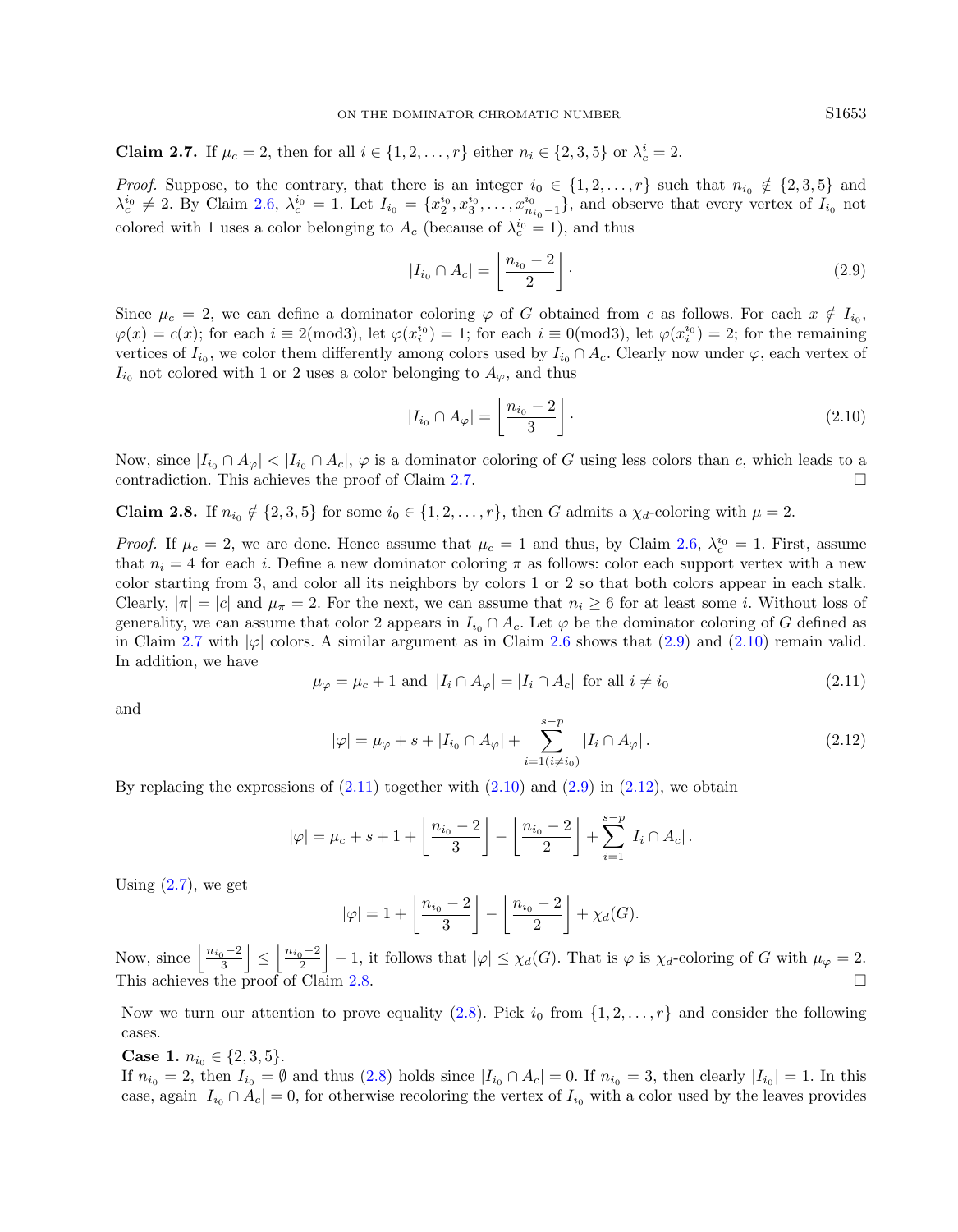a dominator coloring of G with  $\chi_d(G) - 1$  colors, a contradiction. Thus [\(2.8\)](#page-5-6) holds for  $n_{i_0} = 3$ . Finally, let  $n_{i_0} = 5$ . Then  $|I_{i_0}| = 3$ , where two vertices of  $I_{i_0}$  do not belong to  $A_c$  (for otherwise recoloring the two non-adjacent vertices of  $I_{i_0}$  with the color used by the leaves and the other vertex with a color already used by  $I_{i_0} \cap A_c$  provides a dominator coloring of G with  $\chi_d(G) - 1$  colors, a contradiction). Thus  $|I_{i_0} \cap A_c| \leq 1$ . This together with Lemma [2.4\(](#page-4-1)i) yield  $|I_{i_0} \cap A_c| = 1$  and thus [\(2.8\)](#page-5-6) holds for  $n_{i_0} = 5$ .

### Case 2.  $n_{i_0} \notin \{2,3,5\}.$

By Claim [2.8,](#page-6-4) we may assume that  $\mu_c = 2$  and thus by Claim [2.7,](#page-5-4) we have  $\lambda_c^{i_0} = 2$ . Moreover, we have  $|I_{i_0} \cap B_c^1| \geq 2$ . This together with  $(2.6)$  imply that  $n_{i_0} \geq 4$ . Consider the dominator coloring  $\varphi$  of G as defined in the proof of Claim [2.7.](#page-5-4) Note that  $(2.10)$  and  $(2.12)$  remain valid. In addition, we have

<span id="page-7-1"></span><span id="page-7-0"></span>
$$
\mu_{\varphi} = \mu_c \text{ and } |I_i \cap A_{\varphi}| = |I_i \cap A_c| \text{ for all } i \neq i_0.
$$
\n(2.13)

Now, by substituting the expressions of  $(2.10)$  and  $(2.13)$  in formula  $(2.12)$ , we obtain

<span id="page-7-3"></span>
$$
|\varphi| = \mu_c + s + \left\lfloor \frac{n_{i_0} - 2}{3} \right\rfloor + \sum_{i=1(i \neq i_0)}^{s-p} |I_i \cap A_c|.
$$
 (2.14)

Now, since  $|\varphi| \geq \chi_d(G)$ , [\(2.14\)](#page-7-1) and [\(2.7\)](#page-5-5) together yield  $|I_{i_0} \cap A_c| \leq \left| \frac{n_{i_0}-2}{3} \right|$ .

On the other hand, Lemma [2.4\(](#page-4-1)i) yields  $|I_{i_0} \cap A_c| \ge \left|\frac{n_{i_0}-2}{3}\right|$ , and thus equality [\(2.8\)](#page-5-6) follows. This achieves the proof of Item (i).

(ii) Assume that  $n_i \in \{2, 3, 5\}$  for all  $i \in \{1, 2, ..., r\}$  and let l be the number of stalks of order 5. In this case, we have  $\sum_{i=1}^{s-p} \left\lfloor \frac{n_i-2}{3} \right\rfloor = l$ . By replacing this in the expression of item (i), we get

<span id="page-7-4"></span><span id="page-7-2"></span>
$$
\chi_d(G) = \mu_c + s + l. \tag{2.15}
$$

Now, let  $\psi$  be a coloring of G obtained from c as follows. For each  $I_i$ , let  $\psi(x_j^i) = 1$  if j is even, and color the vertices  $x_j^i$  with j odd differently among colors used by  $I_i \cap A_c$ . The remaining vertices of G keep their colors given by coloring c. It is easy to show that  $\psi$  is dominator coloring using at least  $\chi_d(G)$  colors such that  $\mu_{\psi} = 1$  and  $|I_i \cap A_{\psi}| = \left\lfloor \frac{n_i-2}{2} \right\rfloor$  for each *i*, where

$$
|\psi| = 1 + s + \sum_{i=1}^{s-p} \left\lfloor \frac{n_i - 2}{2} \right\rfloor.
$$
 (2.16)

Using the fact that  $n_i \in \{2, 3, 5\}$ ,  $(2.16)$  becomes

$$
|\psi| = 1 + s + l. \tag{2.17}
$$

Since  $|\psi| \geq \chi_d(G)$  and  $\mu_c \in \{1, 2\}$ , [\(2.15\)](#page-7-3) and [\(2.17\)](#page-7-4) together yield  $\mu_c = 1$ . The second part follows by Claim [2.8.](#page-6-4) This completes the proof of Lemma [2.5.](#page-5-7)

 $\Box$ 

Now, we are ready to prove Theorem [1.6.](#page-2-3)

*Proof of Theorem [1.6.](#page-2-3)* If  $n_i \in \{2,3,5\}$  for all i, then by items (i) and (ii) of Lemma [2.5,](#page-5-7) we have  $\mu_c = 1$  and thus  $\chi_d(G) = s + 1 + \sum_{i=1}^{s-p} \left\lfloor \frac{n_i-2}{3} \right\rfloor$ . Now if  $n_i \notin \{2,3,5\}$  for some i, then by the second part of Lemma [2.5\(](#page-5-7)ii), we can take  $\mu_c = 2$ . Using Lemma [2.5\(](#page-5-7)i), we obtain  $\chi_d(G) = s + 2 + \sum_{i=1}^{s-p} \left\lfloor \frac{n_i-2}{3} \right\rfloor$ .